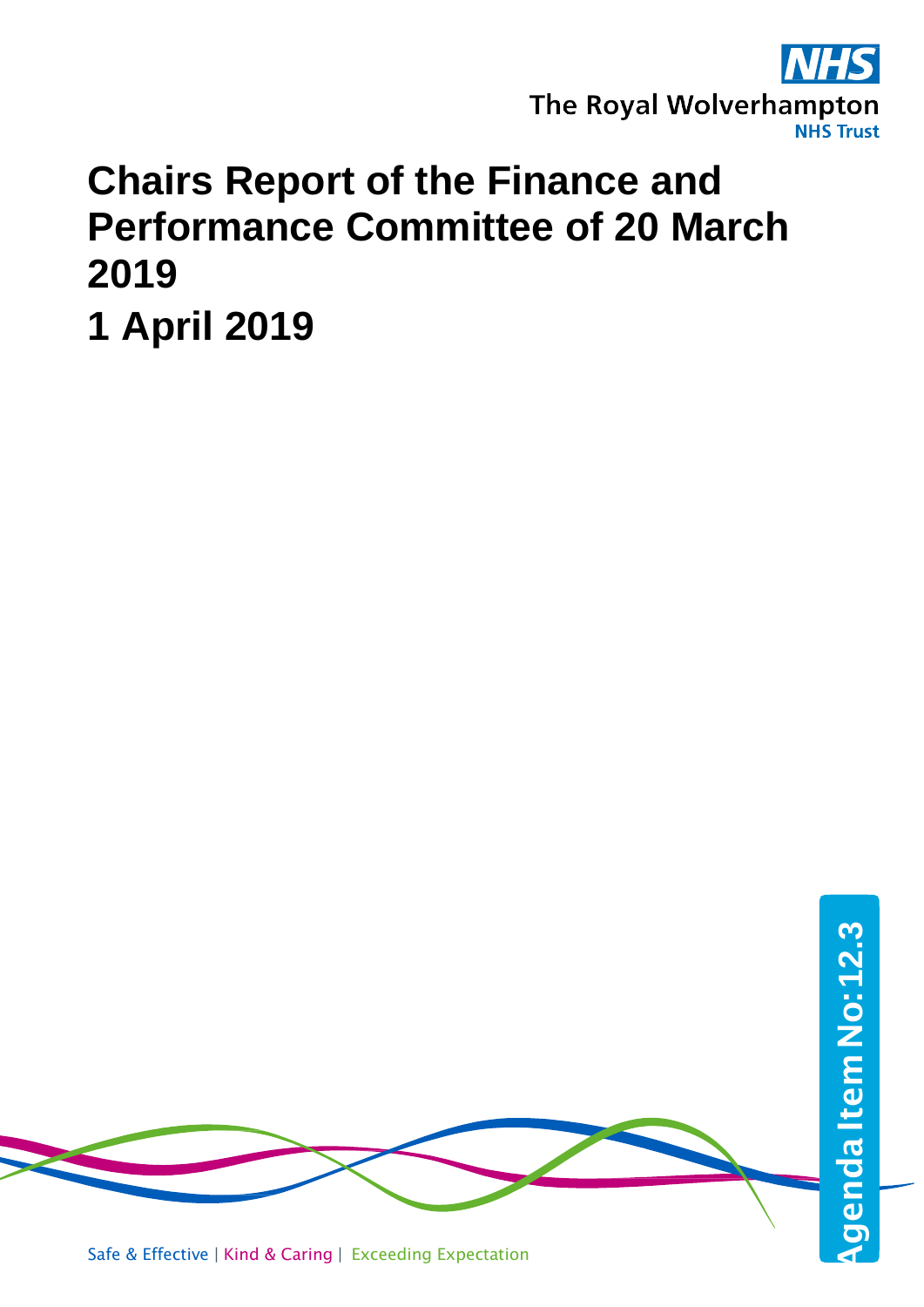# **ASSURANCE/ESCALATION Report of the Finance and Performance Committee**

| <b>PREPARED BY</b>         | Chairman of the Finance and Performance Committee                                                                           |   |  |
|----------------------------|-----------------------------------------------------------------------------------------------------------------------------|---|--|
| <b>DATE PREPARED</b>       | 20 <sup>th</sup> March 2019                                                                                                 |   |  |
| <b>SUBJECT</b>             | Chairman's Summary Report                                                                                                   |   |  |
| <b>PURPOSE</b>             | To provide assurance to the Board in relation to all delegated responsibilities of the Finance and<br>Performance Committee |   |  |
| <b>STRATEGIC OBJECTIVE</b> |                                                                                                                             |   |  |
| <b>OVERVIEW OF</b>         | <b>CQC STANDARDS (For Use of Resources)</b>                                                                                 | X |  |
| <b>ASSURANCE</b>           | <b>NHSLA</b>                                                                                                                |   |  |
| <b>THEMES/INDICATORS</b>   | <b>OTHER REGULATORY STANDARDS - Statutory Financial Duties</b>                                                              | x |  |
| <b>HIGHLIGHTED IN THE</b>  | NATIONAL GUIDANCE/NATIONAL AUDITS                                                                                           | x |  |
| <b>REPORT</b>              | <b>EXTERNAL REVIEWS</b>                                                                                                     | x |  |
|                            | <b>INTERNAL REVIEWS</b>                                                                                                     | x |  |
|                            | CLINICAL OUTCOMES                                                                                                           |   |  |
|                            | TRENDS/RECURRENT THEMES                                                                                                     |   |  |
|                            | <b>CLINICAL EFFECTIVENESS</b>                                                                                               |   |  |
|                            | <b>BAF/RISK REGISTERS</b>                                                                                                   | x |  |

## **1) Current report - Emerging issues for report (summarise issues or information impacting on the area/compliance/ indicator)**

| <b>Assurance</b>                    | Specific Item/issue                                                                                                                                  | <b>Summary of Assurance (internal or External)</b>                                                                                                                                                          |                                                                                                                                                                                                                                                                                                                                                                                                                   |                                                            |
|-------------------------------------|------------------------------------------------------------------------------------------------------------------------------------------------------|-------------------------------------------------------------------------------------------------------------------------------------------------------------------------------------------------------------|-------------------------------------------------------------------------------------------------------------------------------------------------------------------------------------------------------------------------------------------------------------------------------------------------------------------------------------------------------------------------------------------------------------------|------------------------------------------------------------|
| Theme/In                            | <b>Reviewed</b>                                                                                                                                      | Positive                                                                                                                                                                                                    | Negative                                                                                                                                                                                                                                                                                                                                                                                                          | and any on-                                                |
| dicator                             |                                                                                                                                                      |                                                                                                                                                                                                             |                                                                                                                                                                                                                                                                                                                                                                                                                   | going risk                                                 |
| <b>Board Assurance Framework</b>    | Cost Improvement<br>Programme (CIP)<br>achievement.<br>In support of SR8 on<br>the BAF (that there is<br>a failure to deliver<br>the recurrent CIP). | The Trust has identified an<br>element of vacancies that can<br>be identified as recurrent CIP<br>Continuing work to develop<br>PID pipeline<br>The Clinical Excellence<br>programme is well supported.     | At M11, the Trust is forecasting to<br>deliver £14.880M (an increase of<br>£0.617M since M10), leaving a<br>shortfall of £10.120M against the CIP<br>Target. The Trust's recurrent YTD<br>delivery is £1.756M with forecast<br>outturn of £4.341M and the Trust's<br>non-recurrent<br><b>YTD</b><br>delivery<br>is<br>£10.644M with forecast outturn of<br>£10.539M.                                              | <b>Initial risk is</b><br>rated red<br>and remains<br>red. |
| <b>Board Assurance</b><br>Framework | Mid Staffordshire<br>FT transaction.<br>In support of SR9 on<br>the BAF (that the<br>underlying deficit in<br>the medium term is<br>not eliminated). | The Trust has received<br>payment for 2017/18 and<br>2018/19.                                                                                                                                               | The Trust has received a sum which is<br>again £200k less (Now 2 sums of<br>£200k) for 2018/19 than it believes is<br>owed and is continuing to query this.                                                                                                                                                                                                                                                       | Initial in year<br>score<br>amber.                         |
| Board Assurance Framework           | Loss of Emergency<br>Admissions Income.<br>In support of SR9 on<br>the BAF                                                                           | The Trust has agreed a<br>risk/gain share agreement<br>with Staffordshire and<br><b>Wolverhampton CCGs</b><br>including MRET (for<br>Wolverhampton access to this<br>is through the A&E delivery<br>board). | The Trust lost a significant amount of<br>income through its revised pathways<br>of care that appropriately ensured<br>the Trust did not admit some<br>patients. The estimated loss of this<br>revised pathway was £4.8m in<br>2016/17.<br>The Trust has agreement to the<br>medical model and now needs to re-<br>submit the case for the<br>Frailty/ambulatory care unit to<br>Wolverhampton CCG for agreement. | Initial risk is<br>rated amber<br>and remains<br>amber.    |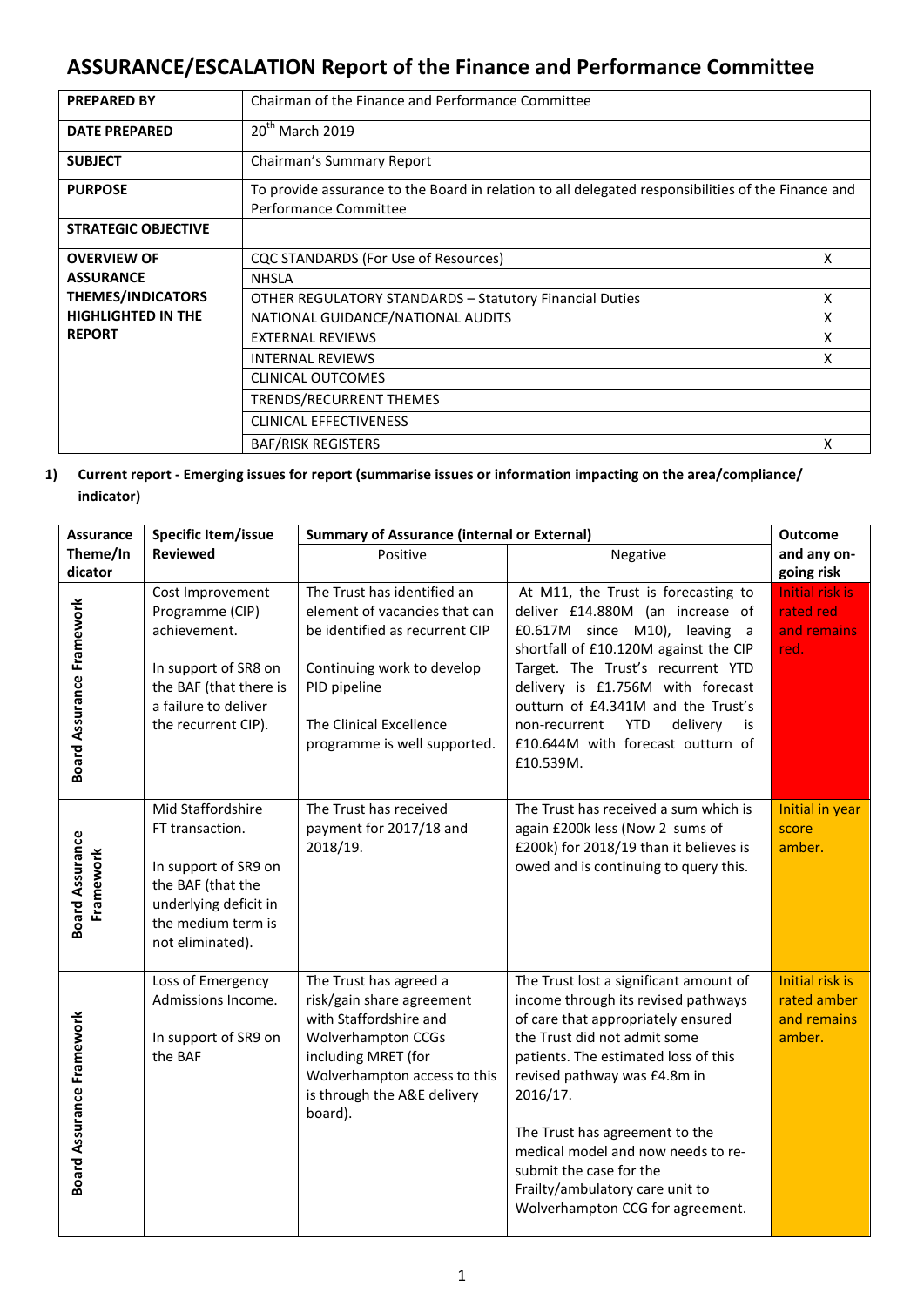| Board Assurance Framework           | Provider<br>Sustainability Fund<br>(PSF).<br>In support of SR9<br>on the BAF.                 | The Trust did not achieve its<br>financial plan for M6                                                                                                                                                                                                      | The financial position and increased CIP<br>phasing for the year remains extremely<br>challenging.<br>The revised forecast year end position<br>indicates Q4 PSF (finance and A&E) will not<br>be achieved although guidance has been<br>received detailing more PSF could be<br>distributed to the Trust but the Trust is<br>unable to identify if and how much this will<br>be. | <b>Initial risk</b><br>is rated<br>high red<br>and<br>changed to<br>high<br><b>Amber as</b><br>Q1 to Q3<br>achieved. |
|-------------------------------------|-----------------------------------------------------------------------------------------------|-------------------------------------------------------------------------------------------------------------------------------------------------------------------------------------------------------------------------------------------------------------|-----------------------------------------------------------------------------------------------------------------------------------------------------------------------------------------------------------------------------------------------------------------------------------------------------------------------------------------------------------------------------------|----------------------------------------------------------------------------------------------------------------------|
| <b>Board Assurance</b><br>Framework | Capital Programme.<br>SR11 on the BAF<br>has been de-<br>escalated to the<br>Risk Register.   | The Trust has now received<br>confirmation that Stroke and<br>Pathology are funded in the<br>next wave of STP capital but<br>the Trust has a process to<br>comply with, to access the<br>funds. All required<br>information is being collated.              | The Trust has submitted the required<br>business cases. The Trust has now received<br>confirmation that the Stroke business case<br>has formally been approved but not yet<br>received the cash. Further questions have<br>been raised by DH with regard to the<br>Pathology Business Case.                                                                                       | <b>Initial risk</b><br>is rated<br>high<br>amber and<br>altered to<br>medium<br>amber.                               |
| <b>Risk Register</b>                | Material<br>outstanding Invoice<br>with<br>Wolverhampton<br>CCG for £4.8m.                    | The Trust maintains its<br>position that it is providing<br>the right care for patients but<br>losing material monies as a<br>result and expects the fixed<br>cost/transitional costs should<br>be recognised.<br>Discussion with the CCG have<br>restarted | The Trust has now resolved this matter.                                                                                                                                                                                                                                                                                                                                           | Initial risk<br>is rated<br>amber and<br>is now<br>green.                                                            |
| <b>Risk Register</b>                | The cost of the<br>Agenda for Change<br>pay award is<br>greater than the<br>funding available | Central funding has been<br>identified to fund the Agenda<br>for Change pay award.<br>The £0.8m shortfall has been<br>built into financial forecasts.                                                                                                       | The calculation of the cost compared to<br>the funding shows a £0.8m current deficit<br>which will increase as the vacancy rate is<br>reduced. A further 0.17m has been<br>released in year from central funds.                                                                                                                                                                   | <b>Initial risk</b><br>is rated as<br><b>Amber and</b><br>remains<br>Amber.                                          |

#### **See updated progress report Additional Items:**

| Specific item/Issue                                 | Lead       | Due Date               | Status <sup>*</sup> |
|-----------------------------------------------------|------------|------------------------|---------------------|
| The Committee will examine in more detail:          |            |                        |                     |
| - Review of the Spell/FCE medicine change in coding | CFO/COO    | Deferred to April 2019 |                     |
| - Draft of 5 year financial plan                    | <b>CFO</b> | Deferred to July 2019  |                     |

**Status \***

| Action not yet | Action In Progress but not on | Action in progress | <b>Action Completed</b> |
|----------------|-------------------------------|--------------------|-------------------------|
| initiated      | target or target has expired  | and on target      |                         |

## **2) Summary, conclusion and recommendations from meeting held on 20th March 2019:**

- a) The Committee noted that the **Terms of reference would be updated** to include the need for a self-assessment every 2 years.
- b) Committee members would be attending a 'taster' session for understanding the Trust's Patient Level Costing System.
- c) The Committee **received the NIHR Clinical research Network report** from the Chief Operating Officer. The report detailed that the **funding for 2019/20 had been reduced by 5%** which would not be passed to partner organisations but would be covered by cost reduction measures within the network. Th**e Committee sought assurance that the reduction in costs would not affect the level of research** which was confirmed.

The Q3 submission for 2018/19 had been received by the national team with an unallocated figure of £47k being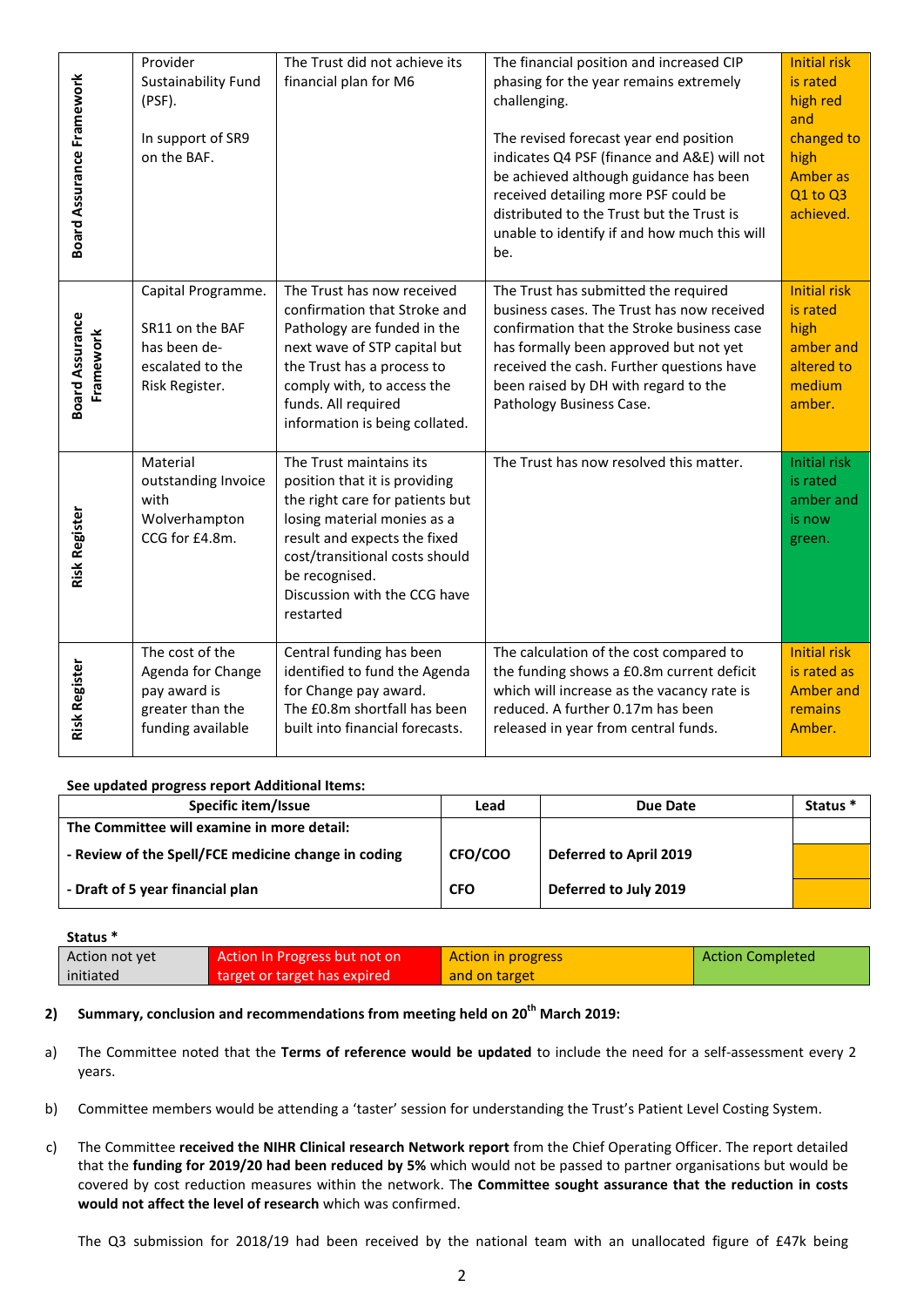presented.

The **Committee challenged the performance of recruitment** to time and target for commercial studies as the network was the worst in the country. Actions were in place to address this and the Committee confirmed it would keep this under review for future reports.

d) The **Committee discussed the BAF** and noted the changes to the risks. With regard to SR8 (failure to deliver the recurrent CIP) the Committee acknowledged that the **savings target of £25million for 2019/20 would be extremely tough**. Temporary staffing costs were discussed with controls on high cost bank now replicating the process for high cost agency. **Further understanding/controls were required to explain the increased cost of bank at c£100k** more a month even though the level of vacancies had fallen.

With regard to SR9 (that the underlying deficit in the medium term is eliminated) **the CFO confirmed that in 2018/19 it had deteriorated due to the high level on Non-recurrent savings identified**. The Committee discussed the definitional issues related to recurring/non-recurring items and clarification would be sought from NHS Improvement.

#### e) The Committee **discussed its Annual Objectives for 2019/20 and agreed**:

- An objective would be set on a **detailed review of the underlying position and related pay spend** in particular.

- An **objective around RTT (waiting lists) would be set** and in particular understanding hard pressed specialties.

f) The **Committee received a quarterly contracting report** and highlighted the following:

- The Trust intended to sign a **Heads of Agreement with Wolverhmpton CCG by the national deadline of 21st March**. The financial value was 5.6% greater than outturn and the CCG wanted to continue with the Aligned Incentive Contract.

- **Staffordshire CCGs were still under significant financial pressure** and the Trust had made an offer in order to get an agreement but this had not been responded to.

- 5 CQUIN schemes had been shared with operational and clinical colleagues which were judged to be high risk.
- The City of Wolverhampton Council were looking for a 10 year deal but this was at a very early stage of discussions.
- g) The Committee received an update on the **Performance Element of the IQP Report** (National & Contractual Standards):

- **Referral to Treatment Incomplete** – RTT continues to be affected by the rise in urgent referrals into cancer 2 week waits which were taking priority over routine appointments. The Trust continues to focus on reducing the backlog where possible and work closely with Directorates to use all available capacity effectively.

- **Diagnostics** – The target has shown significant improvement during February and is now back within standard. The Trust continues to see an increase of cardiac referrals into radiology for CT and MRI Heart.

- **Emergency Department** – The Trust failed to achieve both type 1 and the All Types target for the month. There were no patients who breached the 12 hour decision to admit target during the month of February. The Trust remained in the top 30 nationally.

- **Cancer** – The Trust is currently predicting possible failure of the 2 week wait, 2 week wait Breast Symptomatic, 31 Day First Treatment, 31 Day Sub Surgery, 31 Day Sub Radiotherapy, 62 Day Wait for First Treatment, 62 Day Screening and 62 Day Consultant Upgrade for February. Validation is ongoing. The Committee enquired as to capacity elsewhere but other Trusts/private sector were equally challenged. Cancer remains an ongoing challenge for the Trust due to the increase in referrals compared to available capacity.

- h) The Committee received an update on the **Cancer Action Plan** which would in future be circulated to the Committee on a monthly basis. **The Intensive Support Team would sign off their report in June**.
- i) The **Committee received a performance against contractual standards (fines) report** which was noted.
- j) The **Committee received an STP update** with the following issues highlighted:

- **Staffordshire STP were about to commence consultation on services** which could involve Cannock Chase Hospitals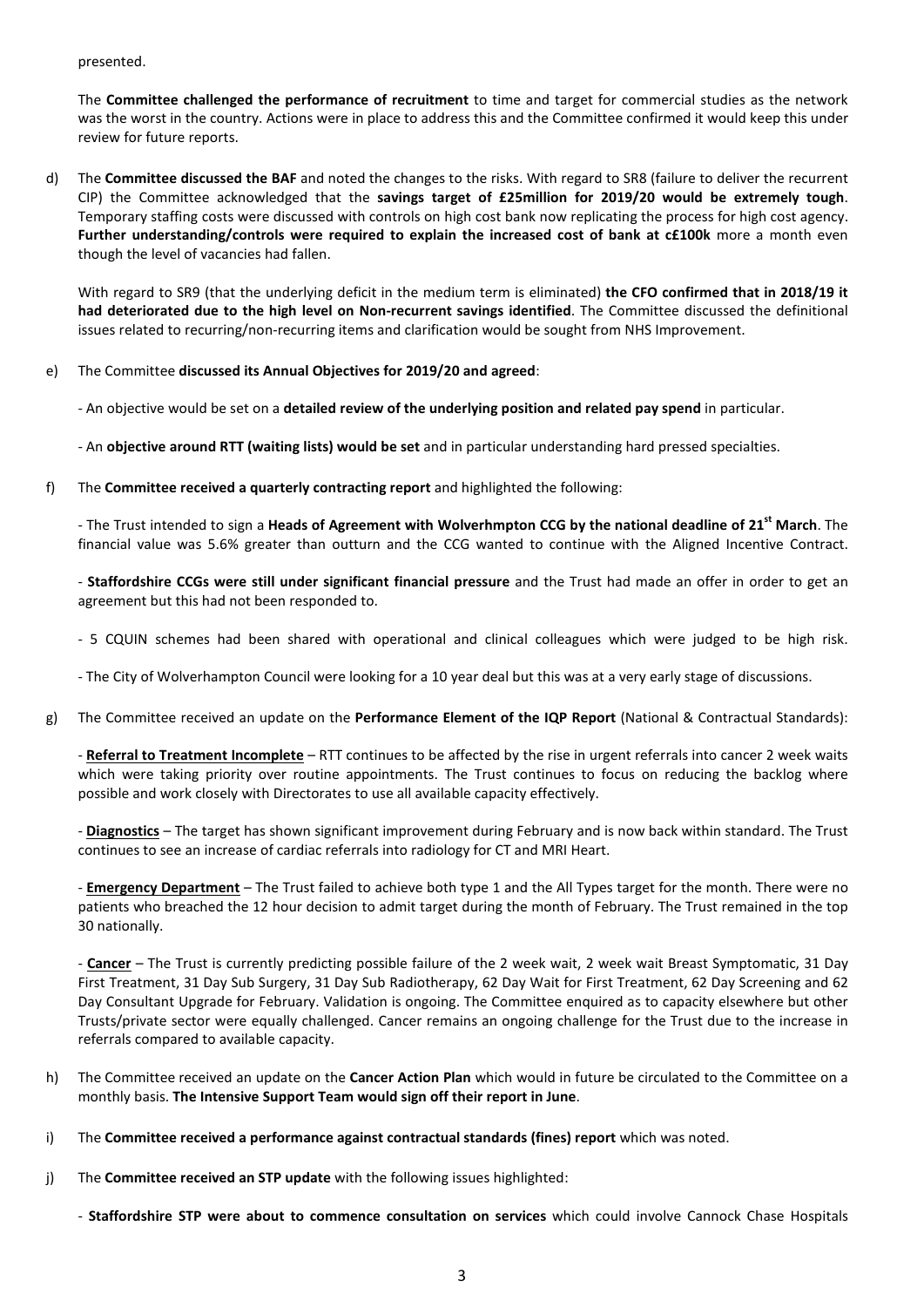- Black Country and West Birmingham STP were to make a **decision on whether Sandwell and West Birmingham CCG** should remain in the STP or be split

#### - The **Director of Workforce for the Trust had also been appointed as HR Director for the STP**

k) The Committee **scrutinised the Finance Report and Supplementary Finance Report for Month 11** and highlighted the following issues:

- **In Year Position**. The deficit position before PSF was £5.6m year-to-date. The position deteriorated by £2.9m in February driven by pay overspends and CIP shortfall. Patient income continues to be strong but not at a sufficient level to mitigate the expenditure issues.

- **Forecast:** The Trust has maintained a forecast of c£13.7m deficit. However, since that time a number of unplanned benefits have materialised which will improve the position. These include: rates rebate £0.3m, removing the winter ward expenditure reserve £0.8m, lower than planned depreciation £0.3m, removal of provisions £0.3m to £0.6m and other income negotiations £1m - £1.3m. In addition, patient income is higher than forecast month on month and expenditure forecasting is also prudent. Across all of the items it is expected that the forecast will improve **taking the outturn into the region of the £10.4m deficit (before PSF) expected by NHSI.**

- **Financial Risks:** The material risks to delivering the revised forecast outturn were:

- **Year-end agreements with Commissioners**. This includes transacting the aligned incentives contract (£0.5m), agreeing the return of readmissions money (£0.9m), agreeing funding for the AEC/ frailty model of care (£0.9m) and/or securing transition funding for the 2017/18 ward closure (£1.1m).
- Confirmation of the £6.0m funding for MSFT support. The Trust has received £5.8m in cash and continues to seek an explanation about the £0.2m shortfall in this year and in 2017/18 and 2018/19.

#### • **The accounting treatment of single asset lives is improving the forecast by £1.3m**.

**- Pay:** This remained a high concern for the Committee and the relationship between substantive pay and temporary staff costs.

- **Cash:** The Trust had a cash balance of £15.6m which is £1.7m above the plan. The Committee were informed that the funding for Stroke has been approved.

#### l) The Committee received the **Financial Recovery Board report** and noted:

- At **month 11 the Trust is forecasting to deliver £14.880m** (an increase of £0.617M since M10), leaving a shortfall of £10.120M against the CIP Target. The Trust's recurrent YTD delivery is £1.756M with forecast outturn of £4.341M and the Trust's non-recurrent YTD delivery is £10.644M with forecast outturn of £10.539M.
- The **Trust had identified c4.6/4.7M against the 2019/20 plan** which was better than the same time last year.
- The **SLR/Model Hospital report** suggested there was still some financial savings to be made.
- m) The **Temporary Staffing Expenditure Dashboard** was discussed as part of the finance report and particular difficulties being faced because of pension/tax related issues.
- n) The **Committee discussed the annual budget** where it was highlighted that the financial risk for 2019/20 was higher than for 2018/19. Although contract negotiations had gone well there was at least a £2million loss compared to business plan assumptions that needed to mitigated. **Risks about assumptions for a further year of MSFT payment of £6million and additional unplanned depreciation charge of £4million due to revised guidance from the Institute of Chartered Surveyors**.

**Because of the timing of contract negotiations an updated paper would be produced on 26th March and then discussed on the 27th March at Executive Directors and the teleconference meeting with members of the Finance and Performance Committee.**

- o) The **Committee received an update on the Procurement Strategy** highlighting:
	- A **paper proposing a formal integration of the procurement staff with UHNM**. This was supported by the regulators and followed the strategic direction of the NHS which expected Trust procurement departments to be much smaller